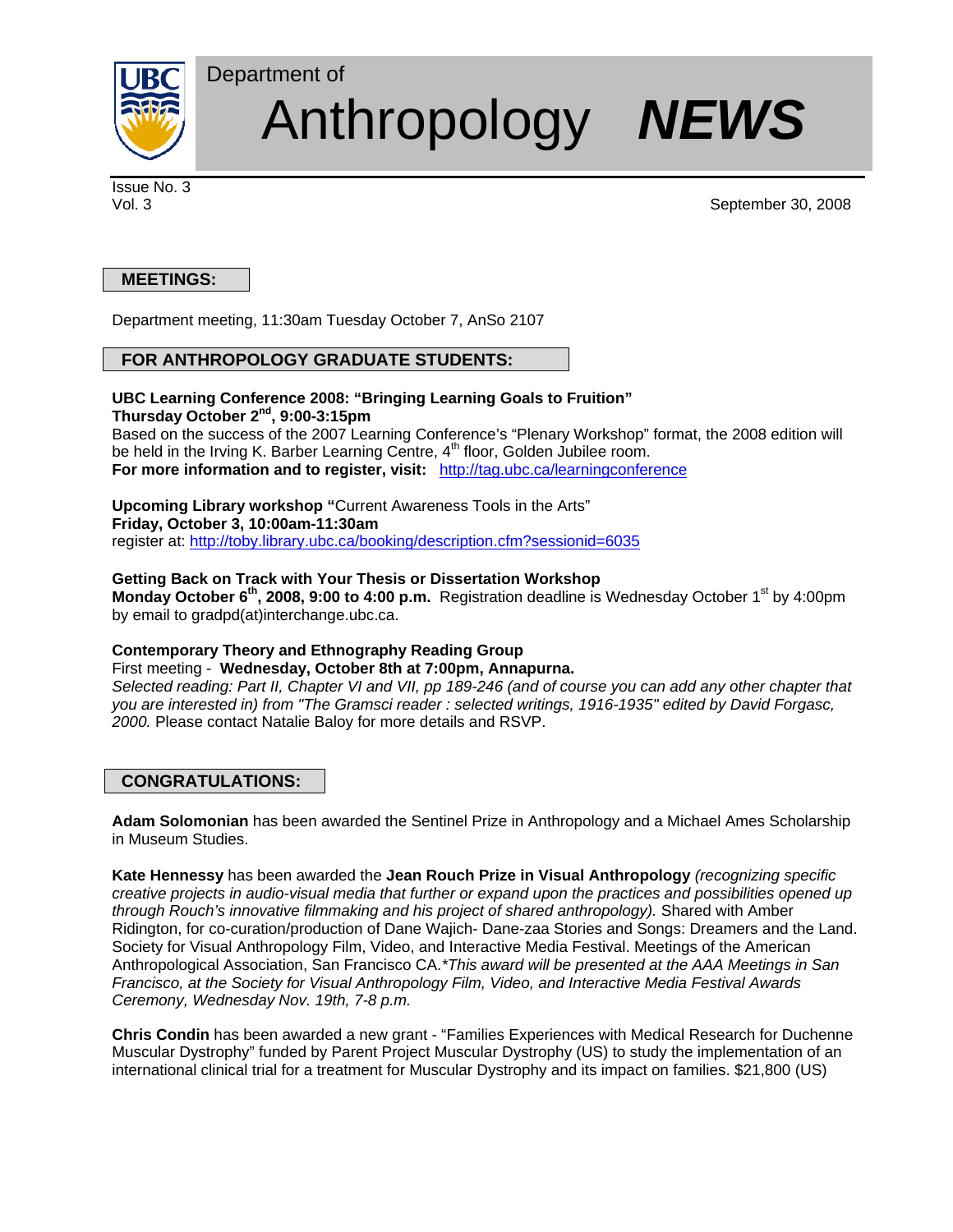#### **ANNOUNCEMENTS:**

**"Grad Night"** organized by ASA - Thursday, November 6th, at 5pm, in the Faculty/Grad lounge Information and displays from anthro grad schools around the world will be posted, as well as speakers such as Dr. John Barker, Dr. Patrick Moore, and Molly Malone will be talking about applying, preparing and experiencing grad school. Q&A to follow, and light catering and refreshments will be included. Please contact ASA at [Anthro\(at\)club.ams.ubc.ca](javascript:linkTo_UnCryptMailto() for more info.

#### **PUBLICATIONS:**

**Barker, John.** 2008. *"Towards an Anthropology of Christianity" (review article),* American Anthropologist 110(3): 377-381.

**Creighton, Millie.** 2008. *"Taiko Today: Performing Soundscapes, Landscapes and Identities," in Performing Japan: Contemporary Expressions of Cultural Identity*, edited by Henry Johnson and Jerry C. Jaffe, pp. 34- 67. Kent, England: Global Oriental.

**Donnelly, Tam Trong, and McKellin, William.** 2008. *Vietnamese Women's Breast Cancer and Cervical Cancer Screening: The Influence of Gendered Roles and Expectations.* Anthropology and Aging Quarterly 29(3):76-88.

**Ridington, Amber and Hennessy, Kate.** 2008. *"Building Indigenous Agency Through Web-Based Exhibition: Dane-Wajich – Dane-zaa Stories and Songs: Dreamers and the Land".* In J. Trant and D. Bearman (eds.). Museums and the Web 2008: Proceedings, Toronto: Archives& Museum Informatics, published March 1, 2008 at <http://www.archimuse.com/mw2008/papers/ridington/ridington.html>

**Blackburn, Carole.** 2009*. "Differentiating Indigenous Citizenship: Seeking Multiplicity in Rights, Identity and Sovereignty in Canada".* American Ethnologist, Volume 36, Number 1.

#### **REMINDERS:**

Anthropology Department Main office: Room # - AnSo 2104 Phone # - 604-822-2878 Email address – anthdept(at)interchange.ubc.ca

Anthropology Undergraduate Advising – Sara Jackson is available for student inquiries on Wednesdays from 1:00pm-4:00pm AnSo 2113 or by email at anthu(at)interchange.ubc.ca.

#### **Upcoming Colloquia 2008 Events:**

**Charles Menzies**, "Weather the Storm" film screening, co-sponsored by the Ethnographic Film Unit at UBC, **October 2nd 11:30-1:00pm AnSo 205.** 

**Ron Kuzar**, "The Internal Palestinian Debate on the Right of Return: On National Discourses and Beyond". **October 7th 1:00-2:30pm, AnSo 1109** *\* change of room from AnSo 205 to AnSo 1109*